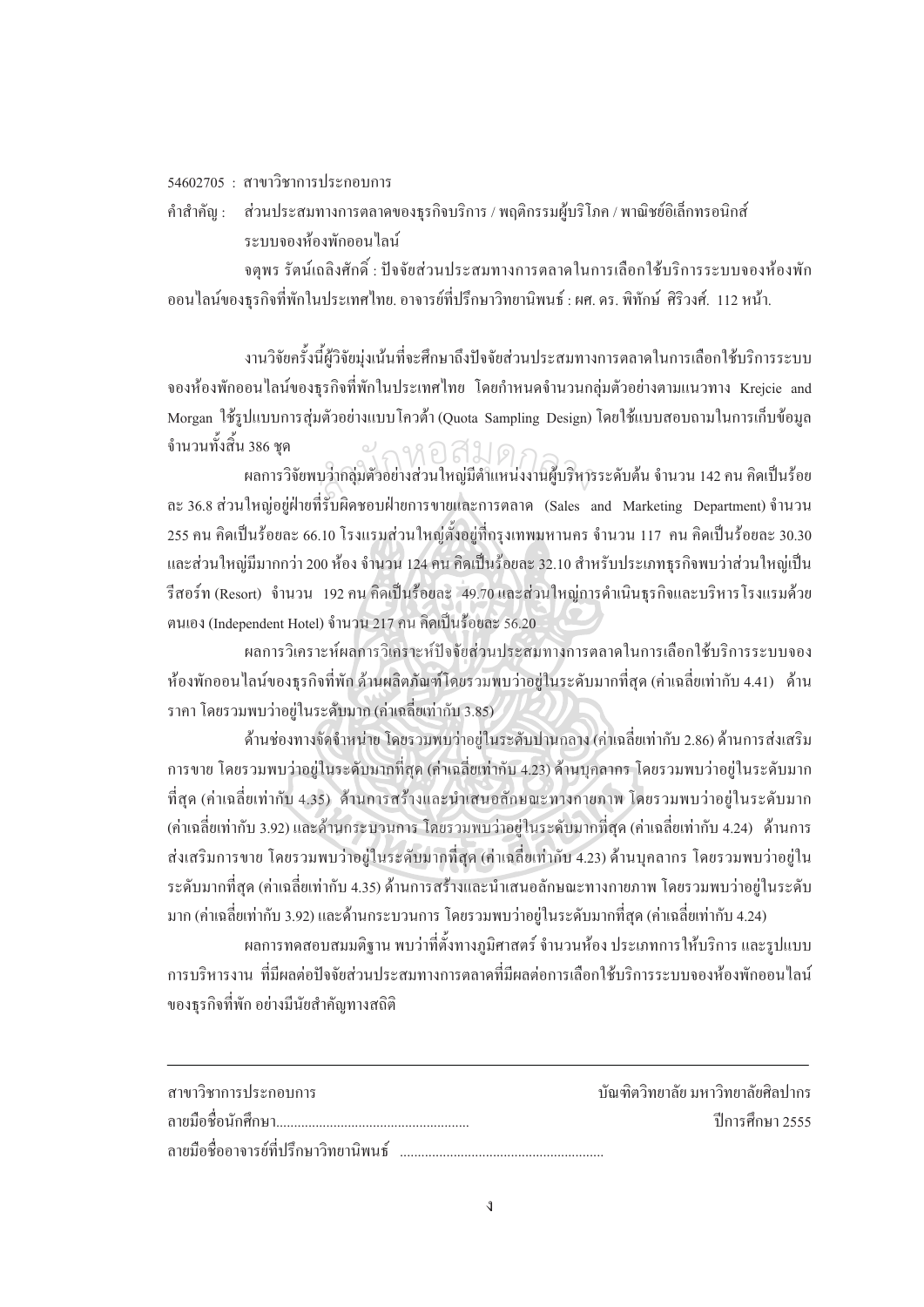## 54602705 : MAJOR : ENTREPRENEURSHIP KEY WORDS : THE MARKETING MIX/CONSUMER BEHAVIOR/ELECTRONIC COMMERCE/ ONLINE RESERVATION SYSTEM

 CHATUPORN RUTTALAUNGSAK : FACTORS AFFECTING MARKETING MIX CHOOSES OF ONLINE RESERVATION SYSTEM IN THAILAND HOTEL BUSINESS. THESIS ADVISOR : ASST. PROF. PITAK SIRIWONG, Ph.D .112 pp.

In this study, the researcher focused on the "7 P", the marketing mix factors that influence the choice of service Online Reservation System Business in Thailand by using Quota Sampling Design. Sample size of population was using Krejice and Morgan Method. Questionnaires were used to collect data within 386 cases.

The results showed the majority of the junior management positions (142 cases or 36.8 percent), most of the parties responsible for Sales and Marketing (255 cases or 66.1 percent), most of the hotels are located in Bangkok (117 cases or 30.3 percent), and most have more than 200 Room Numbers (124 cases or 32.1 percent). The type of business are mostly resort (192 cases or 49.7 percent), and the business operations and management are mostly Independent Hotel (217 cases or 56.2 percent). Room Numbers (124 cases or 32.1 per<br>ses or 49.7 percent), and the business o<br>lotel (217 cases or 56.2 percent).<br>f the marketing mix factors affecting the

 Analysis of the marketing mix factors affecting the choice of Online Reservation System in Thailand Hotels Business. The product was found to be the most important factor (Mean =  $4.408$ ), the price (Mean =  $3.851$ ), the distribution channels (Mean =  $2.815$ ), the promotion (Mean =  $4.225$ ), the personnel (Mean =  $4.345$ ), the creation and presentation of physical characteristics (Mean = 3.921), and the process (Mean = 4.241).

The assumption test by Anova F-test showed the factors of marketing mix that have statistically significant influences in choosing Online Reservation System service of hotel business are city, number of rooms in hotel, type of service, and type of management.



| Program of Entrepreneurship | Graduate School, Silpakorn University |
|-----------------------------|---------------------------------------|
|                             | Academic Year 2012                    |
|                             |                                       |